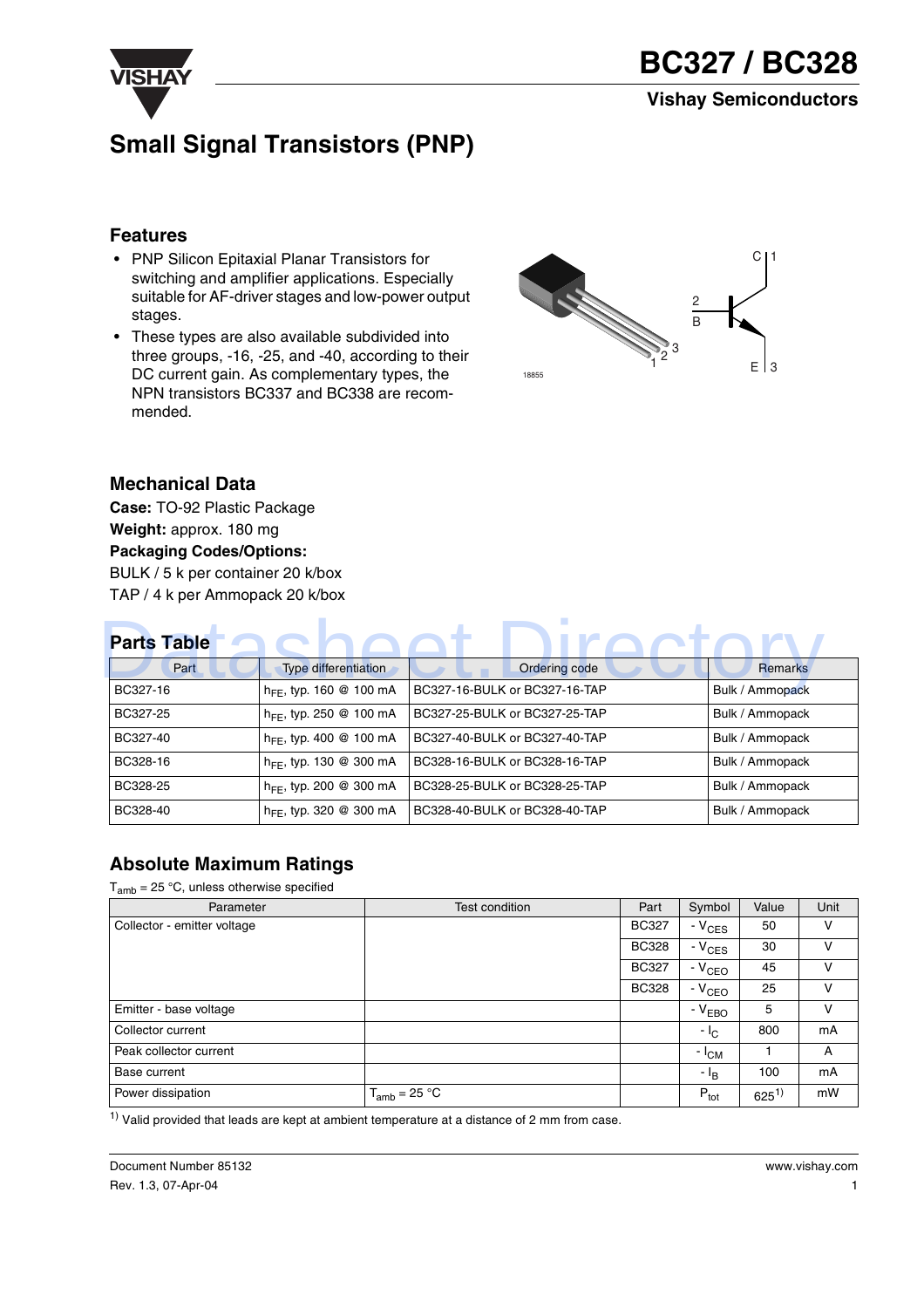## **VISHAY BC327 / BC328**

## **Vishay Semiconductors**



#### **Maximum Thermal Resistance**

| Parameter                                     | Test condition | Symbol          | Value            | Unit          |
|-----------------------------------------------|----------------|-----------------|------------------|---------------|
| Thermal resistance junction to<br>ambient air |                | $R_{\theta,JA}$ | 200 <sup>1</sup> | $\degree$ C/W |
| Junction temperature                          |                |                 | 150              | °C            |
| Storage temperature range                     |                |                 | $-65$ to $+150$  | $\circ$       |

 $1)$  Valid provided that leads are kept at ambient temperature at a distance of 2 mm from case.

## **Electrical DC Characteristics**

| Parameter                                   | <b>Test condition</b>                        | Part         | Symbol         | Min | Typ            | Max | Unit         |
|---------------------------------------------|----------------------------------------------|--------------|----------------|-----|----------------|-----|--------------|
| DC current gain<br>(current gain grup - 16) | $-V_{CE} = 1 V, -I_C = 100 mA$               | BC327-16     | $h_{FF}$       | 100 | 160            | 250 | V            |
| DC current gain<br>(current gain grup - 25) | $-V_{CE} = 1 V, - I_C = 100 mA$              | BC327-25     | $h_{FE}$       | 160 | 250            | 400 | $\mathsf{V}$ |
| DC current gain<br>(current gain grup - 40) | $-V_{CF}$ = 1 V, $-V_{C}$ = 100 mA           | BC327-40     | $h_{FE}$       | 250 | 400            | 630 | $\mathsf{V}$ |
| DC current gain<br>(current gain grup - 16) | $-V_{CE} = 1 V, -I_C = 300 mA$               | BC328-16     | $h_{FE}$       | 60  | 130            |     | $\mathsf{V}$ |
| DC current gain<br>(current gain grup - 25) | $-V_{CF}$ = 1 V, $-V_{C}$ = 300 mA           | BC328-25     | $h_{FE}$       | 100 | 200            |     | $\vee$       |
| DC current gain<br>(current gain grup - 40) | $-V_{CF}$ = 1 V, $-V_{C}$ = 300 mA           | BC328-40     | $h_{FF}$       | 170 | 320            |     | $\mathsf{V}$ |
| Collector - emitter cutoff current          | $-V_{CF} = 45 V$                             | <b>BC327</b> | $ l_{CES}$     |     | $\overline{2}$ | 100 | nA           |
|                                             | $-V_{CE} = 25 V$                             | <b>BC328</b> | $- I_{CES}$    |     | $\overline{2}$ | 100 | nA           |
|                                             | - $V_{CE}$ = 45 V, T <sub>amb</sub> = 125 °C | <b>BC327</b> | $- I_{CES}$    |     |                | 10  | μA           |
|                                             | $-V_{CF}$ = 25 V, T <sub>amb</sub> = 125 °C  | <b>BC328</b> | $-l_{CES}$     |     |                | 10  | μA           |
| Collector saturation voltage                | $-IC$ = 500 mA, $-IB$ = 50 mA                |              | - $V_{CEsat}$  |     |                | 0.7 | $\vee$       |
| Base - emitter voltage                      | $-V_{CE} = 1 V, -I_C = 300 mA$               |              | $-V_{BE}$      |     |                | 1.2 | V            |
| Collector - emitter breakdown<br>voltage    | $-lC = 10 mA$                                | <b>BC327</b> | $-V_{(BR)CEO}$ | 45  |                |     | $\mathsf{V}$ |
|                                             |                                              | <b>BC328</b> | $-V_{(BR)CEO}$ | 25  |                |     | $\mathsf{V}$ |
|                                             | $-IC = 0.1 mA$                               | <b>BC327</b> | $-V_{(BR)CEO}$ | 50  |                |     | $\mathsf{V}$ |
|                                             |                                              | <b>BC328</b> | $-V_{(BR)CES}$ | 30  |                |     | V            |
| Emitter - base breakdown<br>voltage         | $-I_F = 0.1$ mA                              |              | $-V_{(BR)EBO}$ | 5   |                |     | $\mathsf{V}$ |

#### **Electrical AC Characteristics**

| Parameter                    | Test condition                                   | Symbol                      | Min | Typ | Max | Unit |
|------------------------------|--------------------------------------------------|-----------------------------|-----|-----|-----|------|
| Gain - bandwidth product     | $-V_{CF}$ = 5 V, $-V_{C}$ = 10 mA,<br>$= 50$ MHz |                             |     | 100 |     | MHz  |
| Collector - base capacitance | $-V_{CB}$ = 10 V, f = 1 MHz                      | $\mathtt{C}_{\texttt{CBO}}$ |     |     |     | рF   |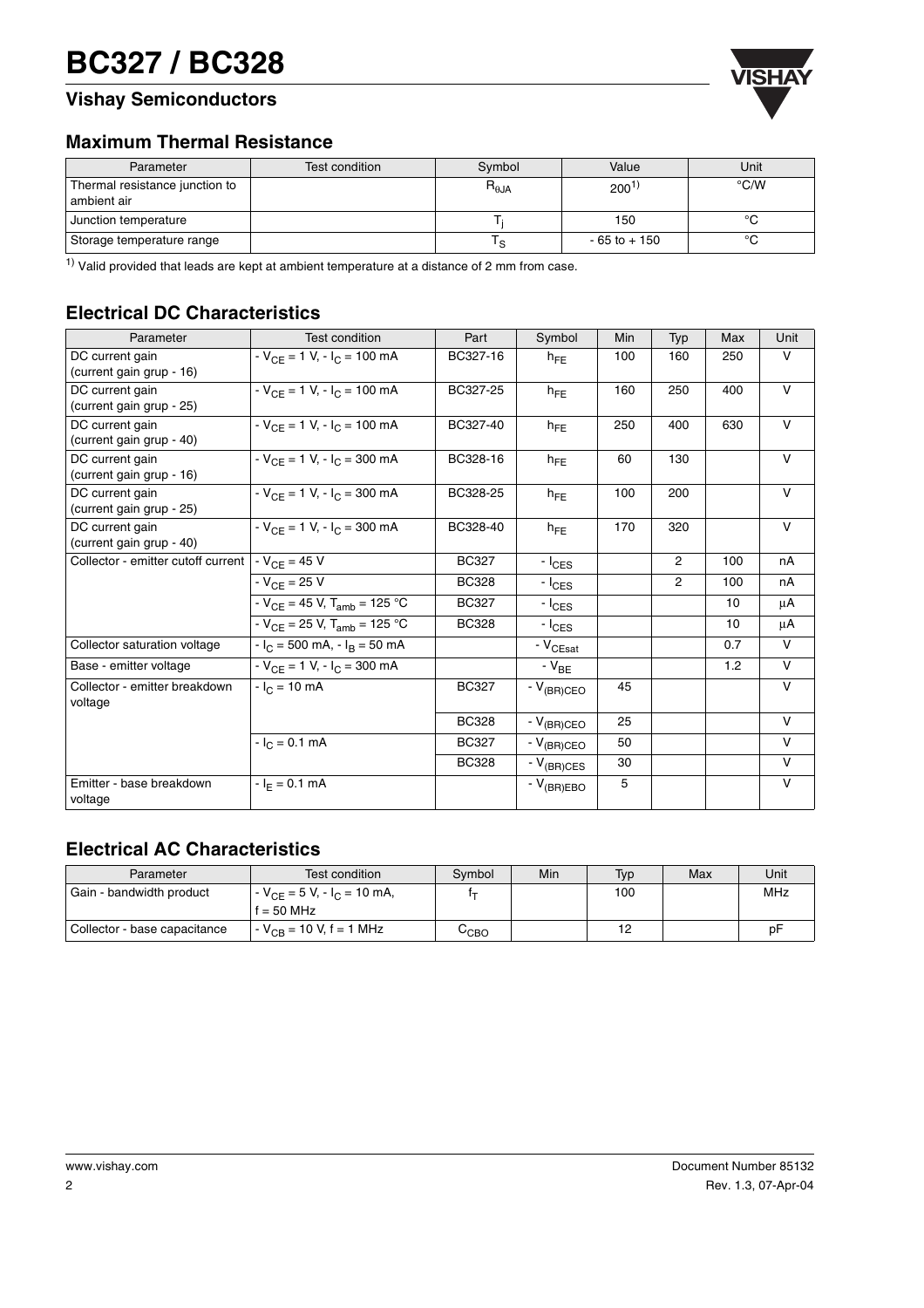

## **VISHAY BC327 / BC328**

### **Vishay Semiconductors**

## **Typical Characteristics** (T<sub>amb</sub> = 25 °C unless otherwise specified)



Fig. 1 Admissible Power Dissipation vs. Ambient Temperature



Fig. 2 Pulse Thermal Resistance vs. Pulse Duration



Fig. 3 Collector Current vs. Base-Emitter Voltage



Fig. 4 Collector-Emitter Cutoff Current vs. Ambient Temperature



Fig. 5 DC Current Gain vs. Collector Current



Fig. 6 Common Emitter Collector Characteristics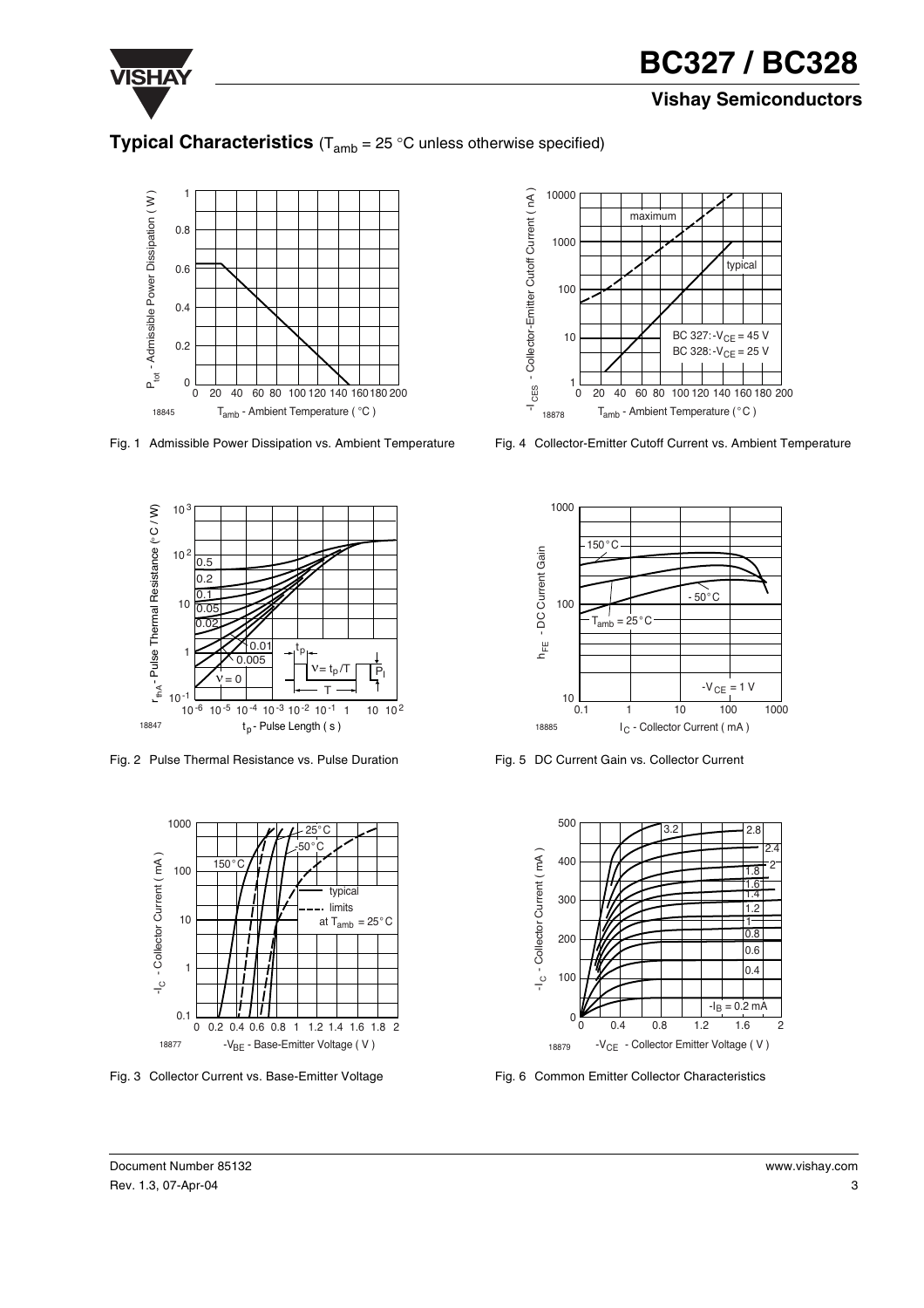## **VISHAY BC327 / BC328**

## **Vishay Semiconductors**





Fig. 7 Common Emitter Collector Characteristics



Fig. 8 Common Emitter Collector Characteristics



Fig. 10 Base Saturation Voltage vs. Collector Current



Fig. 11 Gain-Bandwidth Product vs. Collector Current

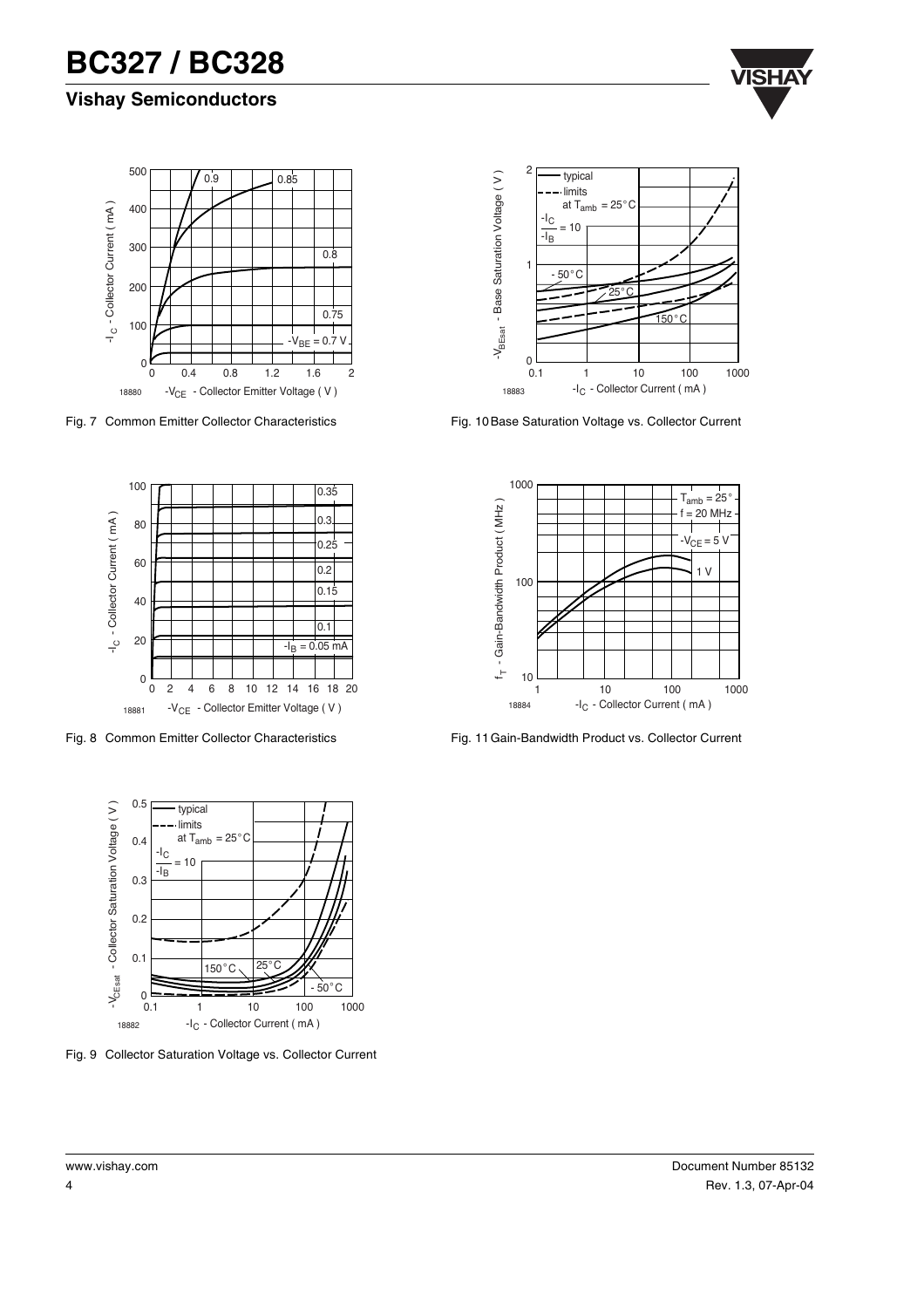

**VISHAY BC327 / BC328 Vishay Semiconductors**

### **Packaging for Radial Taping**





18787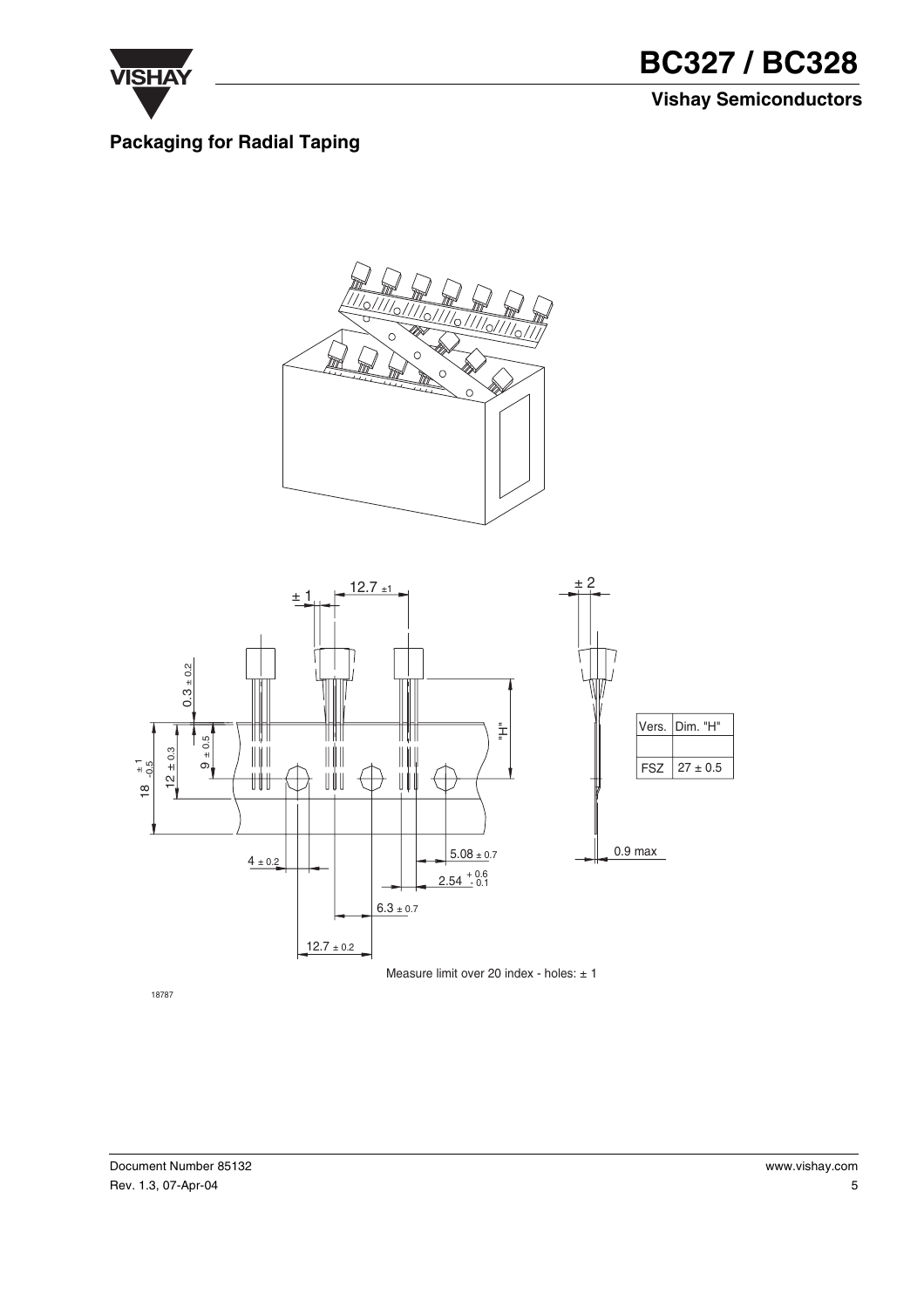# **BC327 / BC328** WISHA

## **Vishay Semiconductors**

### **Package Dimensions in mm (Inches)**